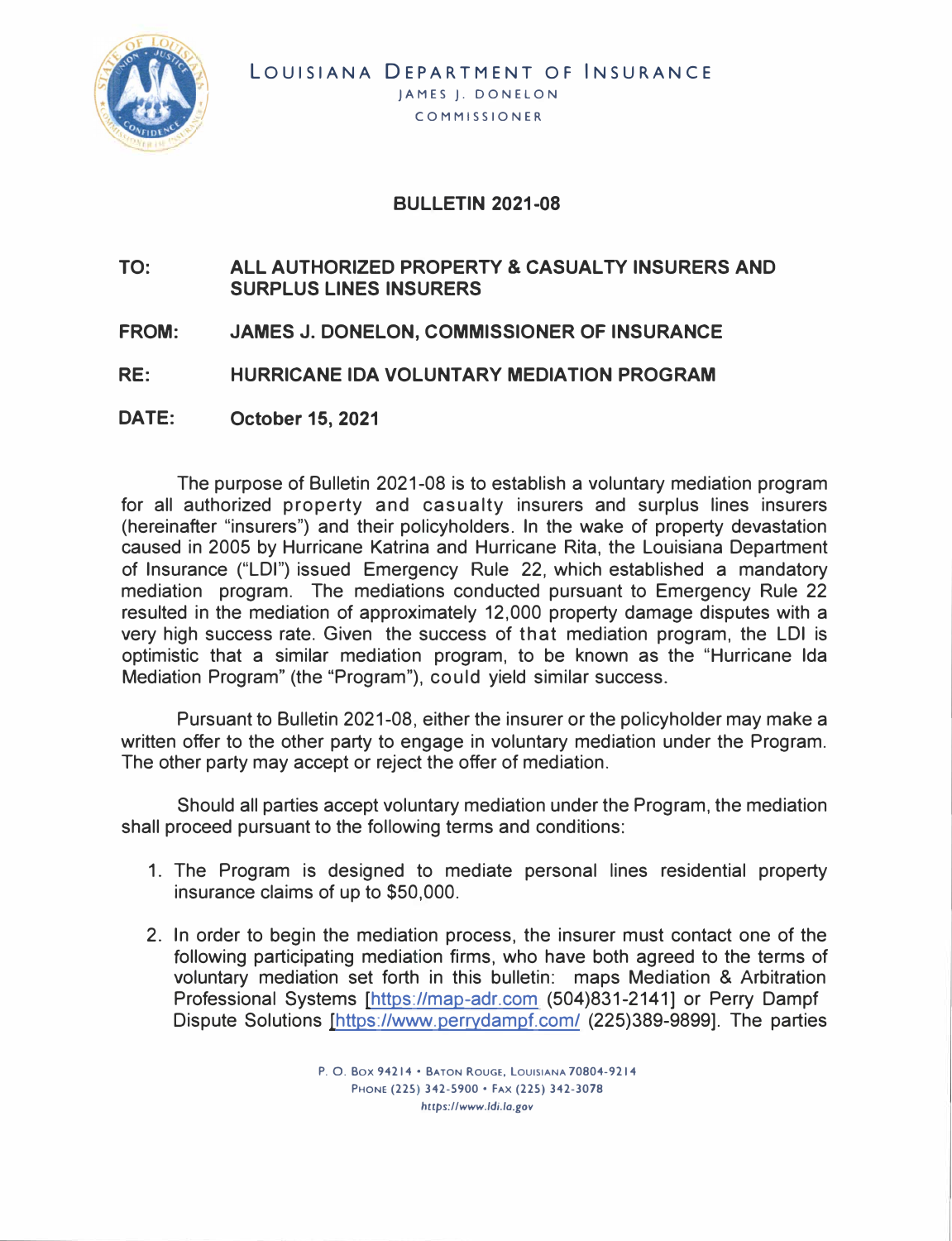may request a specific mediator, but any such request is subject to availability and cannot be used to delay the prompt mediation of the dispute.

- 3. The insurer must provide to the mediation firm the following information:
	- a. name, address, and daytime telephone number of the policyholder, and location of the property if different from the address given;
	- b. the claim and policy number for the policyholder;
	- c. a brief description of the nature of the dispute;
	- d. the name of the insurer and the name, address, and daytime telephone number of the insurer's contact for scheduling mediation;
	- e. information with respect to any other policies of insurance that may provide coverage of the insured property for named perils such as flood or windstorm.
- 4. Within five (5) business days after receiving the assignment, the mediation firm shall notify both parties in writing of their assignment to the parties' particular mediation.
- 5. Within five (5) business days after being contacted by the mediation firm, both parties shall provide to the mediation firm all relevant written documentation regarding the disputed claim and a short statement from each side as to why they have not been able to reach an amicable resolution.
- 6. The mediation firm may request additional documentation from either or both of the parties. The parties shall comply with any such request for additional documentation or provide an explanation as to why the party cannot comply.
- 7. The mediation firm will set the matter for mediation to occur within thirty (30) days of assignment.
- 8. If the policyholder elects to be represented by an attorney or other representative in the mediation, the policyholder shall provide the name of the attorney or other representative to the mediator at least six days before the date of the mediation.
- 9. All parties must negotiate in good faith.
- 10. The mediation firm will be in charge of the mediation and will establish and describe the procedures to be followed. Per La. R.S. 9:4107, the mediation firm shall conduct the mediation in accordance with the standards of professional conduct for mediation adopted by the American Bar Association.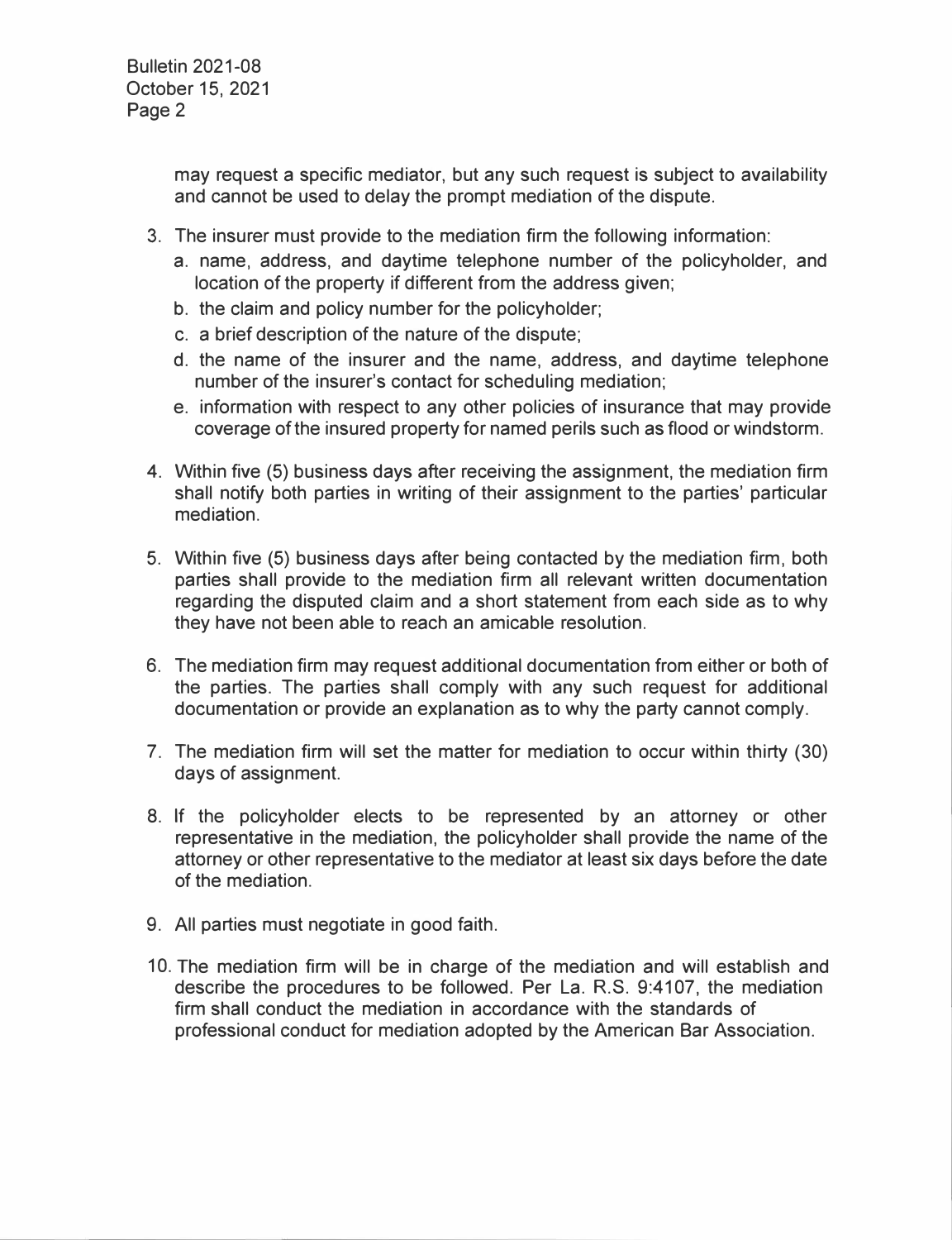- 11. Each party will be given an opportunity to present their side of the controversy. In so doing, parties may utilize any relevant documents and may bring any individuals with knowledge of the issues, such as adjusters, appraisers, or contractors, to address the mediator.
- 12. The mediation firm may meet with the parties separately, encourage meaningful communications and negotiations, and otherwise assist the parties to arrive at a settlement.
- 13.All statements made and documents produced at a mediation shall be deemed settlement negotiations in anticipation of litigation. The provisions of La. R.S. 9:4112 apply.
- 14.AII mediations shall be conducted in either the Baton Rouge metropolitan area or the New Orleans metropolitan area at an office or business location to be selected by the mediation firms named herein. There shall be no charge to the parties for use of the venue.
- 15.If an agreement is reached between the parties, the parties shall reduce the agreement to writing. Both parties shall sign the agreement signifying the portions of the claim dispute that have been resolved in whole or in part, including the specific dollar amount agreed to by both parties.
- 16. The insurer shall disburse the specific dollar amount agreed to by both parties to the policyholder within ten (10) business days of the conclusion of the mediation.
- 17. The cost of a mediation conducted as part of this Program shall be SIX HUNDRED DOLLARS, \$600.00, and shall be paid totally and solely by the insurer.
- 18.The mediation session can last up to ninety (90) minutes of actual mediation with the parties. The ninety (90) minutes shall not include time spent on telephone calls, document review, research, or any other administrative tasks that the mediator may find necessary to prepare for the mediation.
- 19. If the parties reach a partial agreement as to the claim dispute, the parties may continue to utilize the services of the mediator after they have completed voluntary mediation under the Program. If the parties agree to further mediation, they will be responsible for any additional mediation expenses at the mediator's standard rate.